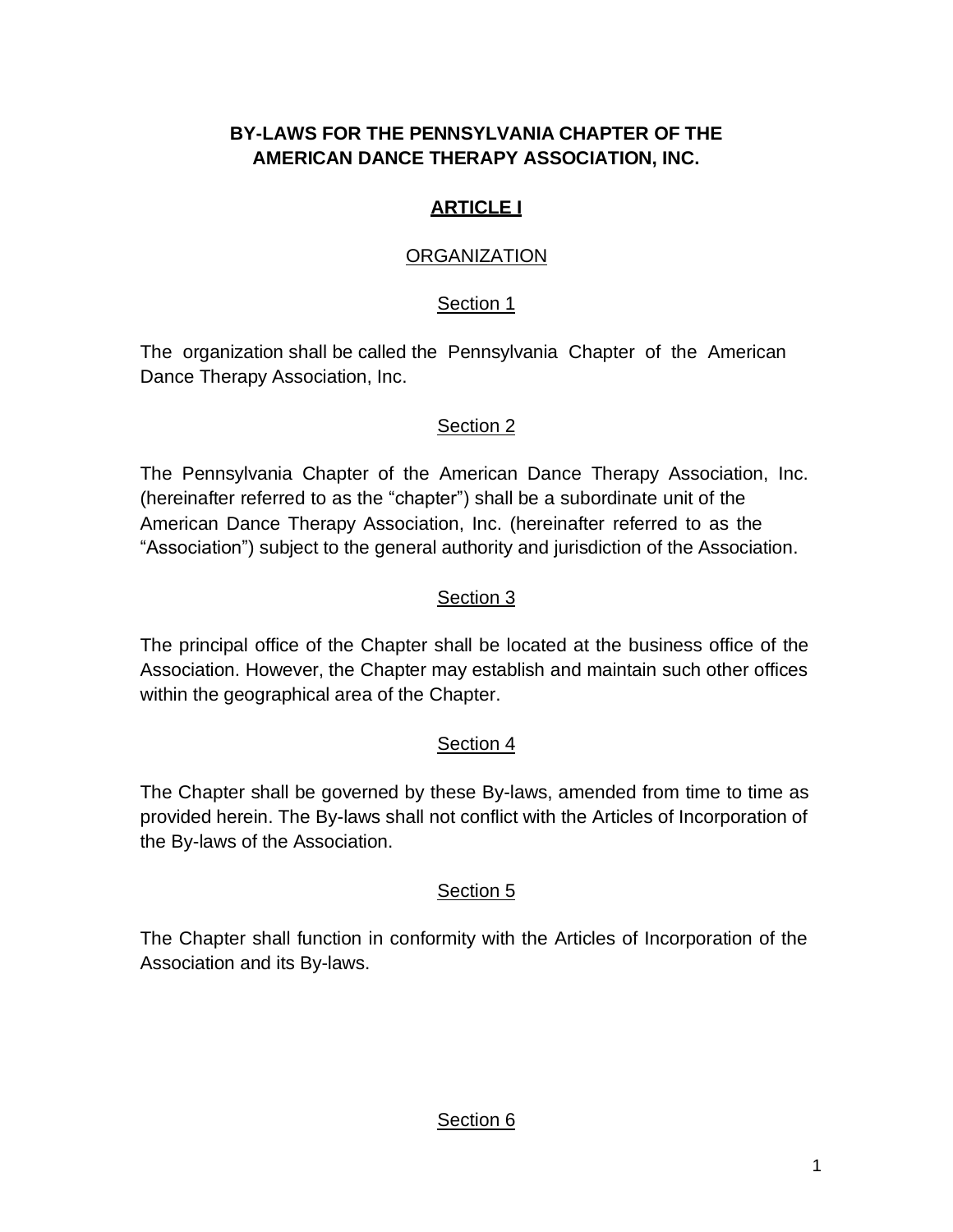The Chapter shall maintain ongoing communication with the national office of the Association. The Chapter shall consider carefully the appropriateness of planned activities and workshops. The Chapter shall identify any public stand it may take on controversial issues as the position of the Chapter only and not of the Association or its membership.

## **ARTICLE II**

### PURPOSE

The purpose and aim of the Pennsylvania Chapter of the American Dance Therapy Association, Inc, shall be to support and maintain high standards of the professional competence among dance/movement therapists, by a) promoting the education and training of dance/movement therapists, b) serving as a communication liaison between the Association and the membership and c) advocating on behalf of the field and membership at the levels of licensure and government affairs. The Chapter will also endeavor to provide avenues of communication among dance/movement therapists and those persons working in related fields and to increase the general public's awareness of dance/movement therapy.

## **ARTICLE III**

#### MEMBERSHIP

#### Section 1

All members of the Chapter must also be members of the Association. A minimum of eight professional members of the Association shall constitute a Chapter. Dues will be in accordance with the national By-laws.

#### Section 2

Any member of the Association may become a member of the Chapter. Chapter voting privileges are granted (i.e. election of officers, By-laws amendments and other Chapter decisions) by paying annually in advance the requisite Chapter membership fee. The Chapter membership fee shall be in addition to the annual dues for the appropriate membership level in the Association.

## Section 3

Any Associate member of the American Dance Therapy Association may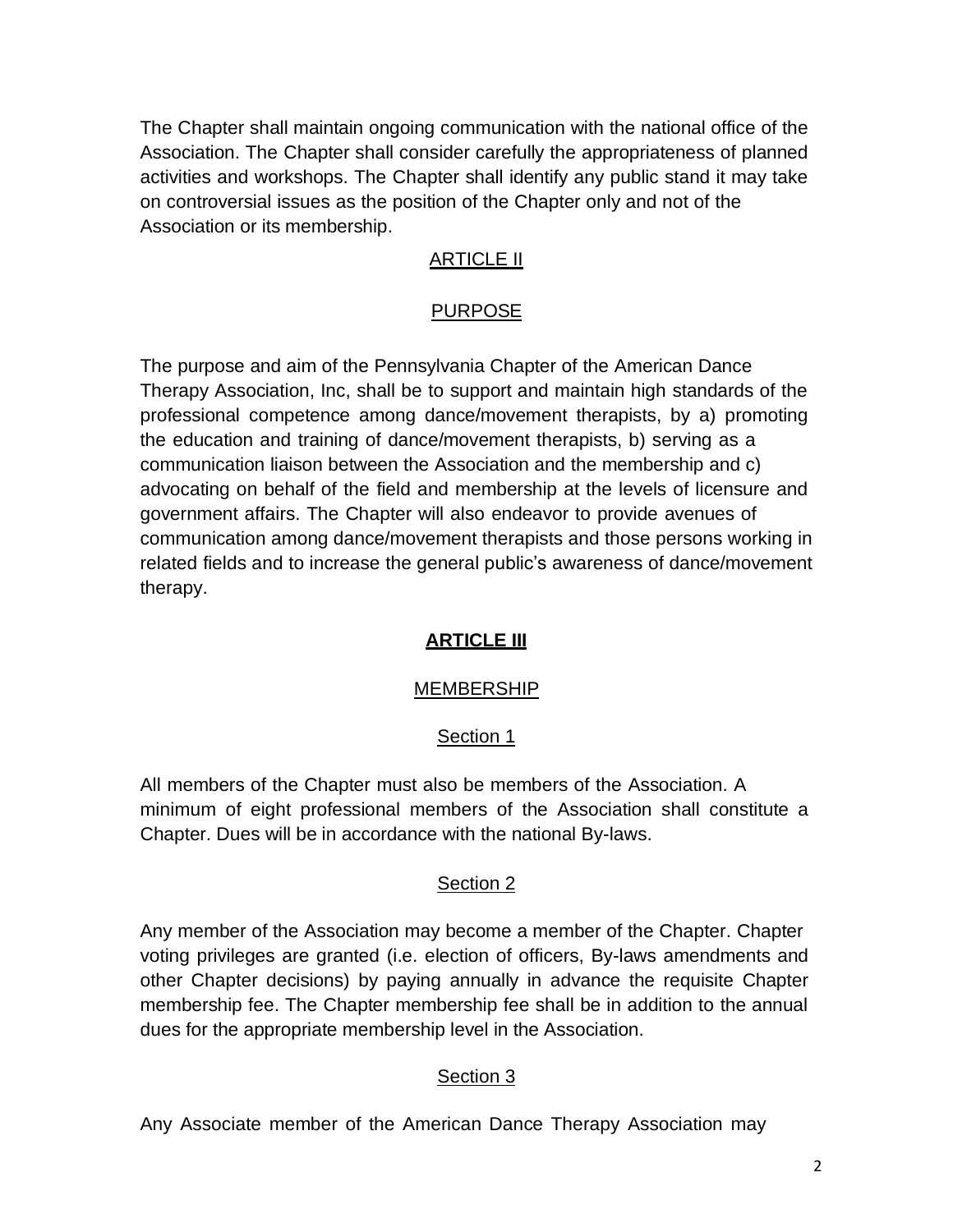become an Associate member of the Chapter with all the privileges of membership except voting privileges with the respect to By-laws amendments and election of national Directors, by paying annually in advance the requisite membership fee. The Chapter membership fee shall be in addition to the annual dues for Associate membership in the Association.

### Section 4

Any Student member of the American Dance Therapy Association may become a Student member of the Chapter with all the privileges of membership except voting privileges by paying annually in advance the requisite membership fee. The Chapter membership fee shall be in addition to the annual dues for Student membership in the Association.

## **ARTICLE IV**

## GOVERNMENT

### Section 1

There shall be a minimum of one annual business meeting for all members of the Chapter for the purpose of presenting elected officers, committee reports and transacting the regular business of the Chapter.

#### Section 2

Members will be notified of the annual business meeting in advance.

## Section 3

A majority of the elected officers plus delegates from the membership shall constitute a quorum for the annual business meeting.

#### Section 4

Membership may communicate concerns directly to the board members via email as they see fit.

#### Section 5

The elected officers shall initiate and transact all business necessary for the administration of the Chapter including the approval of the annual budget of the Chapter. This business shall be transacted during a minimum of four Executive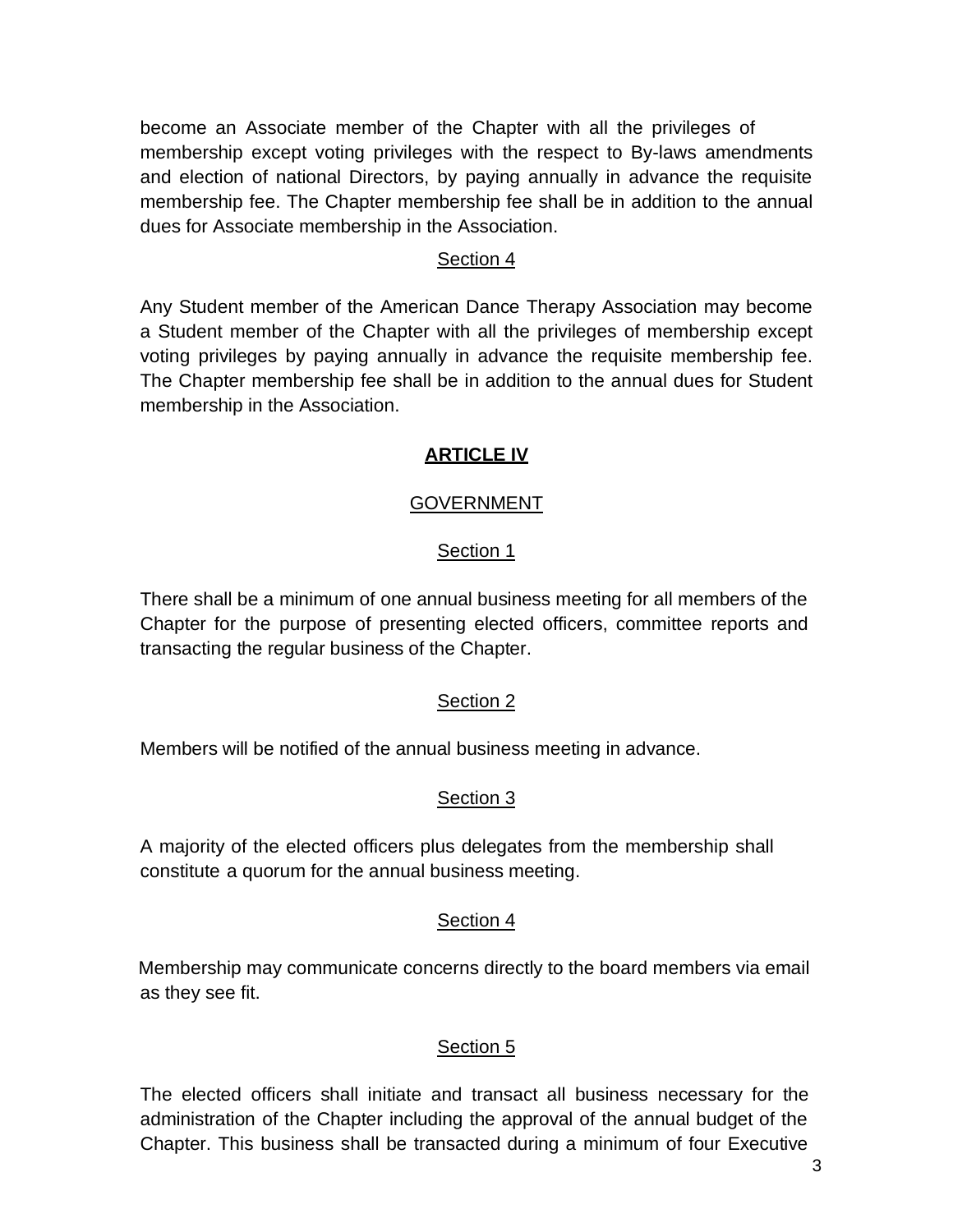Board meetings during the year.

# **ARTICLE V**

### ELECTION OF OFFICERS

### Section 1

A Nominating Committee composed of at least two persons shall be formed not less than 3 months prior to the installation of new officers. In the event that there are no official nominating officers on the chapter board, nominations and elections will be facilitated by the Secretary and the Vice President.

### Section 2

The Nominating Committee shall a) prepare a slate of officers to be presented to the general membership, b) accept additional nominations from the membership, c) prepare and distribute ballots to all voting members, and d) count the ballots and notify candidates of the results of the election prior to reporting such results to the membership. The Nominating Committee will notify the membership of the results and introduce new officers at the next business meeting of membership.

#### Section 3

No person shall hold more than one elected office at the same time nor shall any person be a final slate candidate for more than one elected office during election meetings.

## Section 4

Individuals nominated for office must be professional members of the Association.

## Section 5

Official nominating ballots will be distributed in March of the year, voting will occur in May and the announcement of new officers will occur in June. General nominations will occur throughout the year to be considered during the official elections or for appointed positions.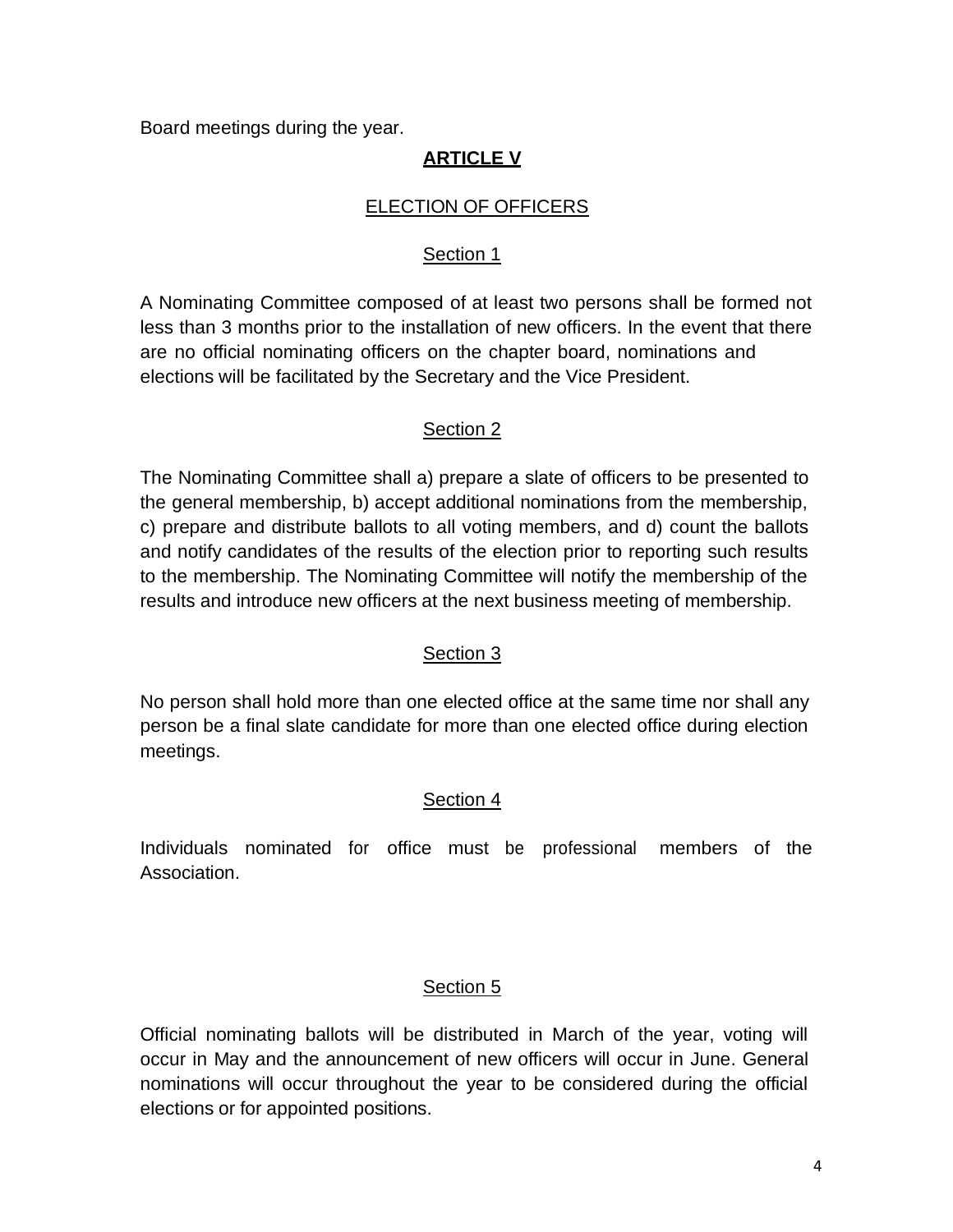# **ARTICLE VI**

# **OFFICERS**

### Section 1

The elected officers of the Chapter shall consist of a President, a Secretary, a Treasurer and a Program Coordinator and shall be referred to as the Executive Committee of the Board of Directors. Standing committees shall be appointed by the Executive Committee as necessary. Other positions desired, that may be voted on or appointed by the Executive Committee, include: Vice President, Government Affairs Liaison, Public Relations Coordinator (website, newsletter and PR), Multicultural and Diversity Committee Liaison(s) and Nominating Committee. In addition there will be a student representative from Drexel University.

### Section 2

Terms of officers shall be two years. Officers may not hold a position for more than two consecutive terms. An officer can be re-elected to a different position after serving two terms in one position. To serve as President the member will have served in one other capacity on the PA Chapter board. In the event that there are no current board members who want to serve as the PA Chapter board president then an individual who has served on a board or committee for the ADTA will be considered for the office of president.

## Section 3

The President or designee shall preside at all meetings of the Chapter. They shall coordinate all business of the Chapter and be responsible for the agenda of the business meetings. They shall appoint chairpersons of special committees and be an ex-officio member of all committees. They shall coordinate work of all committees. They shall be responsible to the Board of Directors of the Association.

#### Section 4

The Program Coordinator shall oversee the development of Chapter programs, manage registration, seek co-sponsorship/vending display opportunities and shall have such other duties as assigned by the President.

# Section 5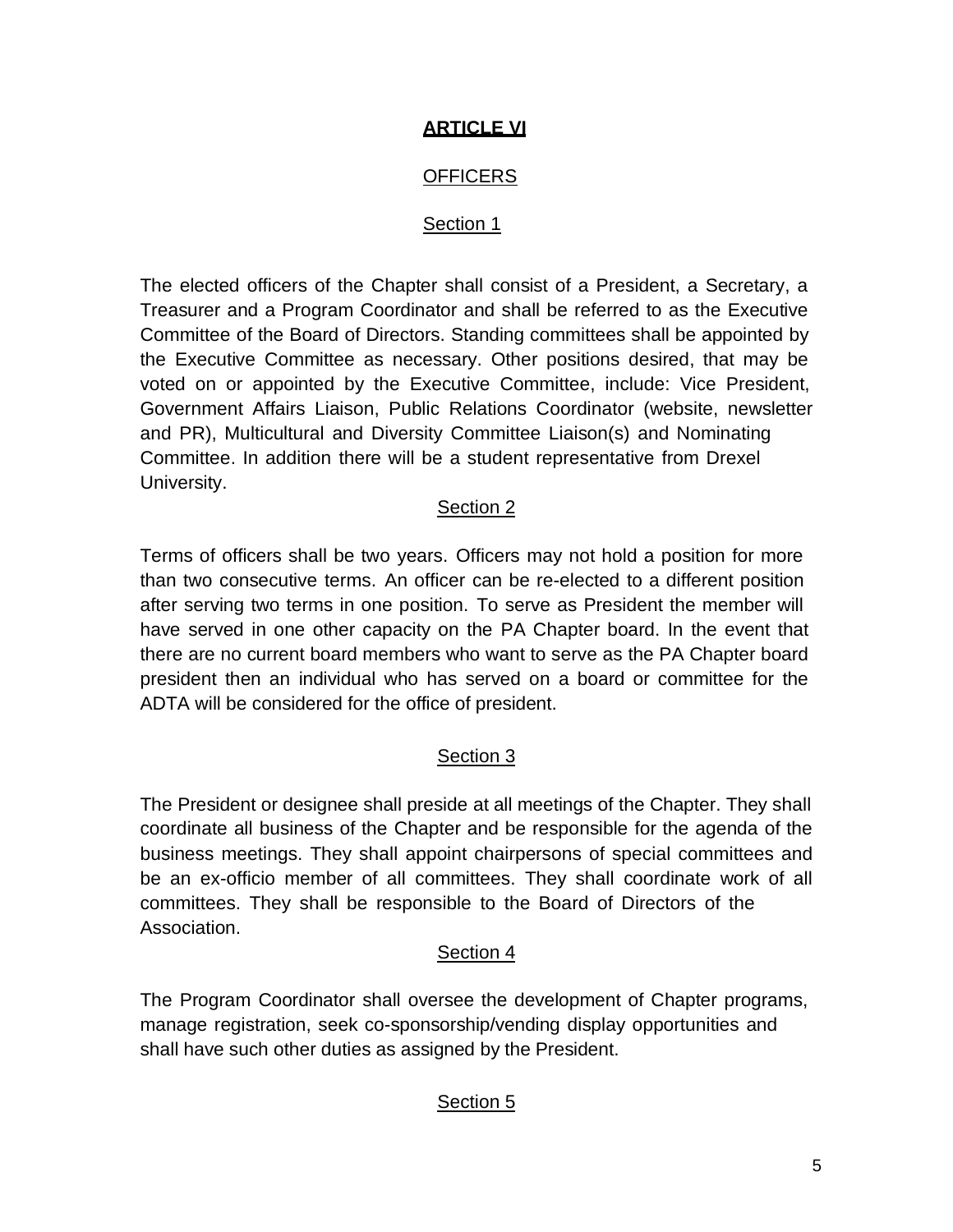The Treasurer shall regularly review and maintain records pertaining to Chapter finances (membership fees, program registration, expenses, etc.), maintain a local bank account, record income and disbursement according to a standardized bookkeeping procedure. The Treasurer shall sign all Chapter checks. They shall assist in preparation of the annual budget and make quarterly reports during Board meetings and membership meetings. They shall submit reports and copies of the annual budget to the Member at Large or national Treasurer as the Association requires. They shall perform all duties usually assigned to the office of treasurer.

### Section 6

The Secretary shall keep record of the proceedings of the Chapter and Chapter Executive Committee meetings. They shall be responsible for seeing that notification be made of all meetings, both for the Board and chapter members. They shall maintain a membership roster, write and maintain records regarding chapter correspondence, serve as chapter archivist and perform all duties usually assigned to the office of secretary.

## Section 7

The Government Affairs Liaison shall be a resource regarding Pennsylvania legislation and regulations affecting dance/movement therapy, third party payments, and coordinating efforts of Pennsylvania state requirement matters. They will work with the National GAC Chairperson on matters of legislative advocacy to ensure that Association standards and policies relative to these matters are adhered to at all times.

## Section 8

The Public Relations Coordinator shall be responsible for website updates, newsletter publication, press releases, advertising, brochures, and other materials to be developed subject to the Board's approval, and any other work that falls within the scope of public relations.

## Section 9

The Vice President shall serve as parliamentarian and maintain parliamentary procedures as outlined in Robert's Rules of Order. If the By-Laws need revision, this officer, with the assistance of a committee, shall propose such changes for approval by the Board and ratification by the Membership. In the absence of a Vice President, a committee appointed by the Board of Directors will assume this role. The Vice President shall have other duties as assigned by the President or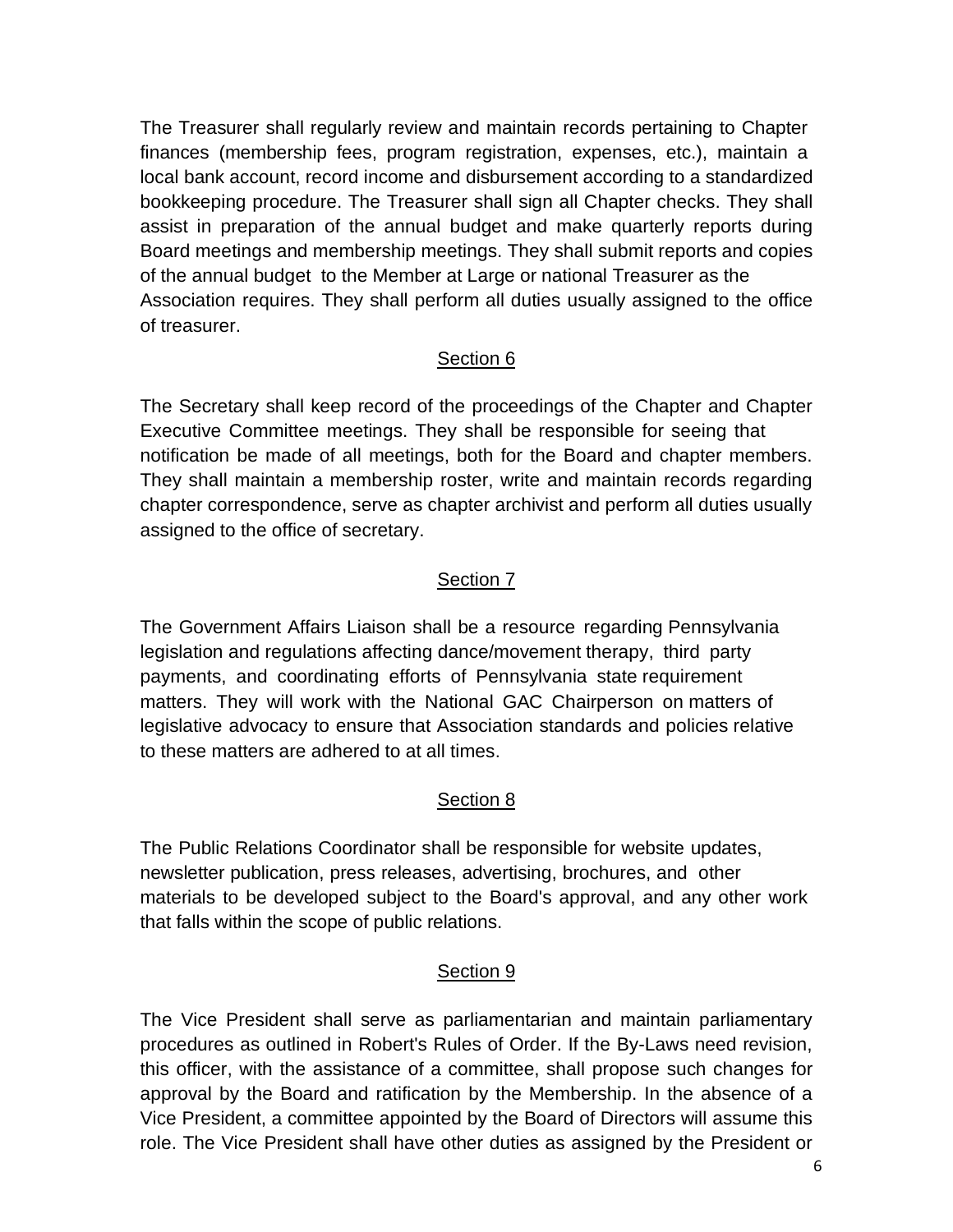the Board. In the event the President cannot complete a term of office, they shall assume the President's duties for the balance of the term. If deemed necessary by the Board, a new election for Vice President shall be held within ninety (90) days after the change.

## Section 10

The Nominating Committee shall consist of two (2) members. One (1) member shall be appointed by the Board of Directors and one (1) member shall be elected by the membership.

## Section 11

The Student Representative shall attend chapter meetings and act as a liaison between the Chapter and Drexel University dance/movement therapy students.

## Section 12

Chapter officers must submit the following to the National Board at the end of each year as requested: A fiscal report due on July 1, and an annual report due on August 31 consisting of a chapter roster, a list of Board members, and a report of the year's activities.

## Section 13

The Multicultural and Diversity Liaison(s) shall be responsible for, but not limited to, providing support and connection to chapter members; serving as a bridge between the PA ADTA Chapter, the Multicultural and Diversity Committee Leadership Team, and the ADTA at large; facilitating connections and support for traditionally underrepresented and culturally diverse members to encourage member recruitment and retention; disseminating diverse perspectives from the MDC to Chapter leadership; encouraging and supporting cultural competency of PA Chapter members.

# **ARTICLE VII**

# FINANCE

## Section 1

The elected officers (Executive Committee) shall allocate monies required to conduct the business of the Chapter for the following year.

# Section 2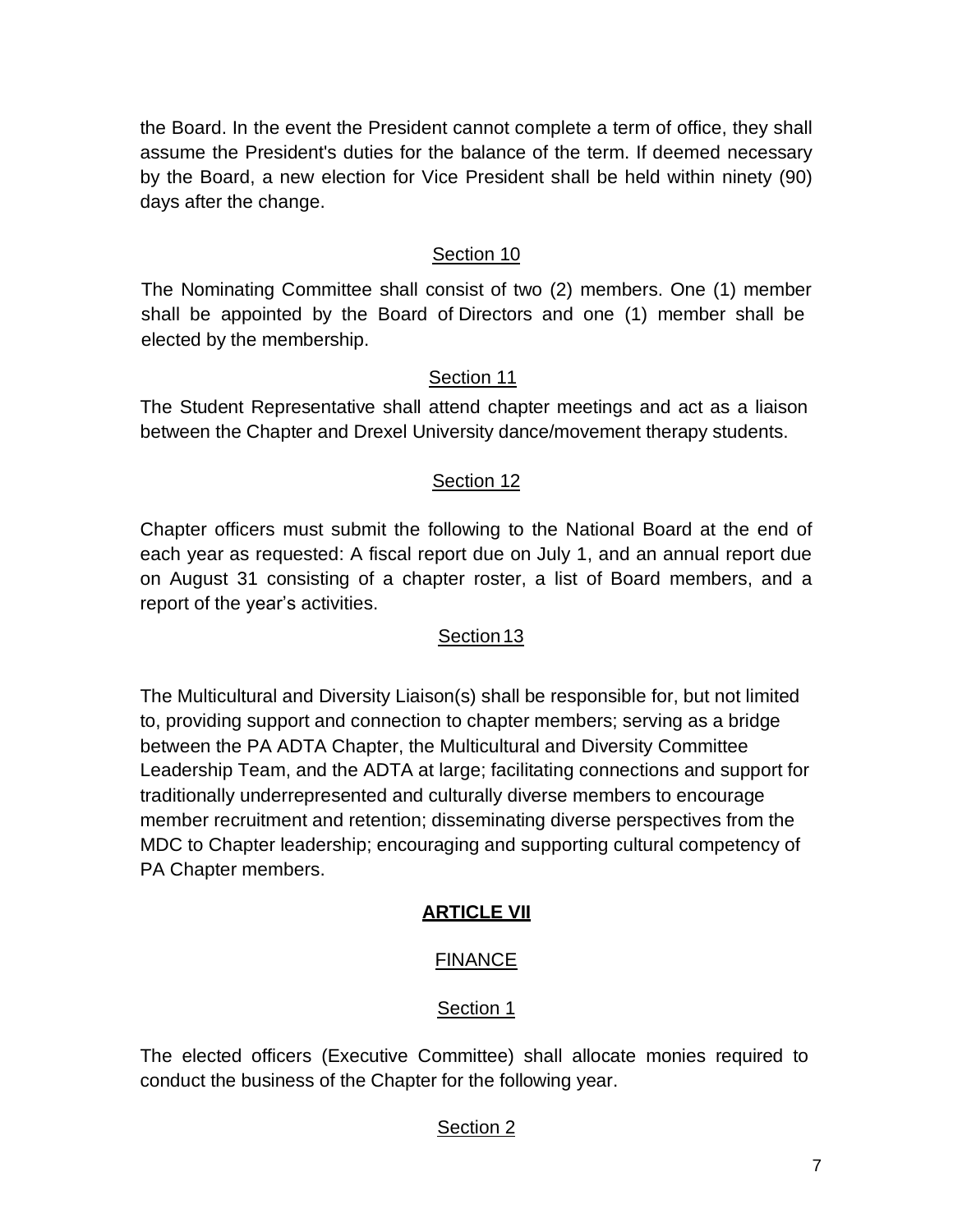The fiscal year shall extend from July 1 to June 30th inclusive. National and Chapter dues must be paid by the annual meeting of the Association or membership rights are forfeited. If a new member joins three months prior to the fiscal year, their dues shall be credited through the end of the following fiscal year.

## Section 3

No part of the net earnings of the Chapter shall be used for the benefit of, or to the advantage of, any member, sponsor, donor, trustee, officer, employee or without limitation any other private individuals except as an honorarium awarded by a majority vote of the Executive committee for services rendered to the Chapter. No part of the net earnings shall be used for benefit of any corporation or organization in which any private individual might benefit, or in which a substantial part of the activities of such corporation or organization is carrying out a propaganda or otherwise attempting to influence legislation, provided that this restriction shall not prevent payment of reasonable services actually rendered to or for the Chapter in effecting its purpose.

## Section 4

A copy of the budget shall be on file with the National Association.

# **ARTICLE VIII**

## RULES OF ORDER

Questions of procedure shall be decided according to Robert's Rules of Order-Newly Revised unless otherwise provided for in the By-laws.

## **ARTICLES IX**

#### AMENDMENTS

These By-laws may be amended by vote of the Chapter membership. An affirmative vote equivalent to 2/3 of the votes cast as herein before specified shall be required for amendment. All amendments must be in conformity with the Articles of Incorporation and the By-laws of the Association.

## **ARTICLE X**

# **DISSOLUTION**